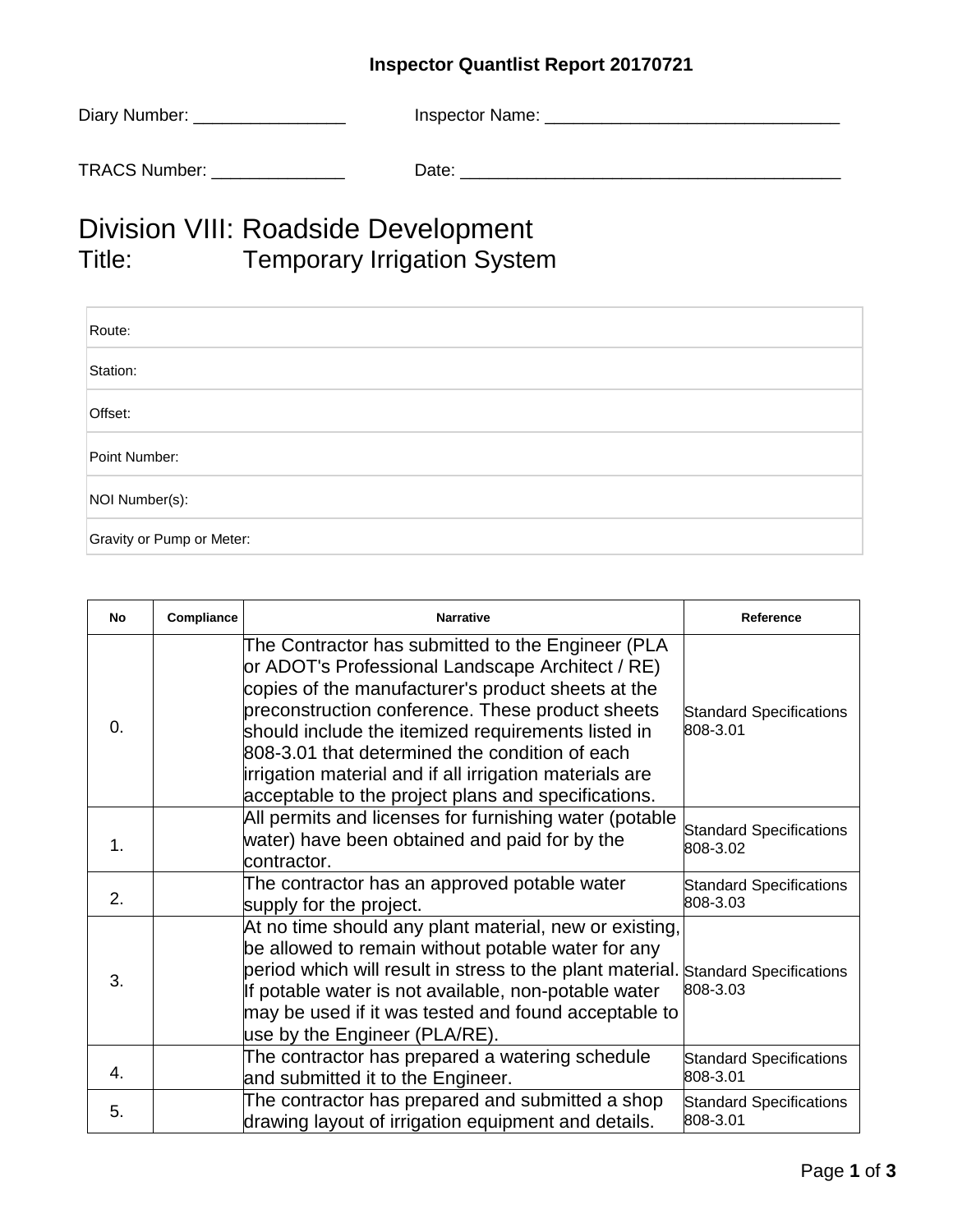## **Inspector Quantlist Report 20170721**

|     | <u>Inopeotor Quantilot Report Zo Front</u>                                                            |                                                |
|-----|-------------------------------------------------------------------------------------------------------|------------------------------------------------|
|     | The location of water supply truck parking and                                                        | <b>Special Provisions</b><br>808-1             |
| 6.  | proposed means for protecting public safety during                                                    | <b>Standard Specifications</b>                 |
|     | the watering operations shall also be identified in the                                               | 104.04                                         |
|     | transplanting plan.                                                                                   | <b>Transplanting Plan</b>                      |
|     | The contractor has a plan to remove the temporary                                                     |                                                |
| 7.  | irrigation system when the project is complete, and                                                   | Special Provisions 808-3                       |
|     | re-seed disturbed areas.                                                                              |                                                |
|     | Polyethylene irrigation lines should either be                                                        |                                                |
| 8.  | anchored to the ground with acceptable staples or                                                     |                                                |
|     | partially buried above ground.                                                                        |                                                |
|     | The irrigation tank system contains a filter with the                                                 | <b>Standard Specifications</b>                 |
| 9.  | correct sized screen and match what was submitted                                                     | 808-3.01                                       |
|     | for approval.                                                                                         |                                                |
|     | The irrigation distribution tubing is a maximum length                                                | <b>Standard Specifications</b>                 |
| 10. | of (10' to 12') as required by the manufacturer and                                                   | 808-3.01                                       |
|     | match what was submitted for approval.                                                                |                                                |
|     | All of the end caps at the end of each irrigation line<br>have been flushed as needed to remove any   |                                                |
|     |                                                                                                       | <b>Standard Specifications</b>                 |
| 11. | sediment that could be plugging up the irrigation drip<br>emitters. Minimum every three months, or as | 808-3.03                                       |
|     | approved by the PLA.                                                                                  |                                                |
|     | The specified emitters are installed, and the correct                                                 |                                                |
|     | gallon per hour size emitter is used as shown in the                                                  | <b>Standard Specifications</b>                 |
| 12. | project plan.                                                                                         | 808-3.05 (G)                                   |
|     | Emitters on slopes have been placed with emission                                                     |                                                |
| 13. | points on the uphill side of the plant to provide                                                     | <b>Standard Specifications</b>                 |
|     | optimum root coverage.                                                                                | 808-3.05 (G)                                   |
|     | Emission points have been moved out for an even                                                       | <b>Standard Specifications</b>                 |
| 14. | water distribution around the planting pits.                                                          | 807-3.03                                       |
|     | The temporary irrigation system has an isolation                                                      |                                                |
| 15. | valve at the water tank to manually turn off the water                                                | <b>Standard Specifications</b><br>808-3.03 (B) |
|     | and is operating correctly.                                                                           |                                                |
|     | Any gravity irrigation tank systems have been set at                                                  | <b>Special Provisions</b>                      |
| 16. | a higher elevation than the planting material.                                                        | 808-3                                          |
|     | The tank pressures are adequate at the end of the                                                     | <b>Standard Specifications</b>                 |
| 17. | line to operate the emitters at their required                                                        | 808-3.03                                       |
|     | pressure.                                                                                             |                                                |
| 18. | The irrigation lines are free from leaks, kinks or                                                    | <b>Standard Specifications</b>                 |
|     | broken couplings.                                                                                     | 808-3.9                                        |
| 19. | All emitters are working correctly and any plugged                                                    | <b>Standard Specifications</b>                 |
|     | emitters have been cleaned or replaced.                                                               | 808-3.9                                        |
|     | The planting pits show signs of moisture and are                                                      | <b>Standard Specifications</b>                 |
| 20. | receiving irrigation water.                                                                           | 806-3.06                                       |
|     | The Contractor has submitted a monthly                                                                |                                                |
| 21. | maintenance log of activities and test results to the                                                 | Special Provisions 808-3                       |
|     | Construction Org (Unit).                                                                              |                                                |
|     |                                                                                                       | <b>Standard Specifications</b>                 |
| 22. | Planting pit berms are functioning properly.                                                          | 806-3.06                                       |